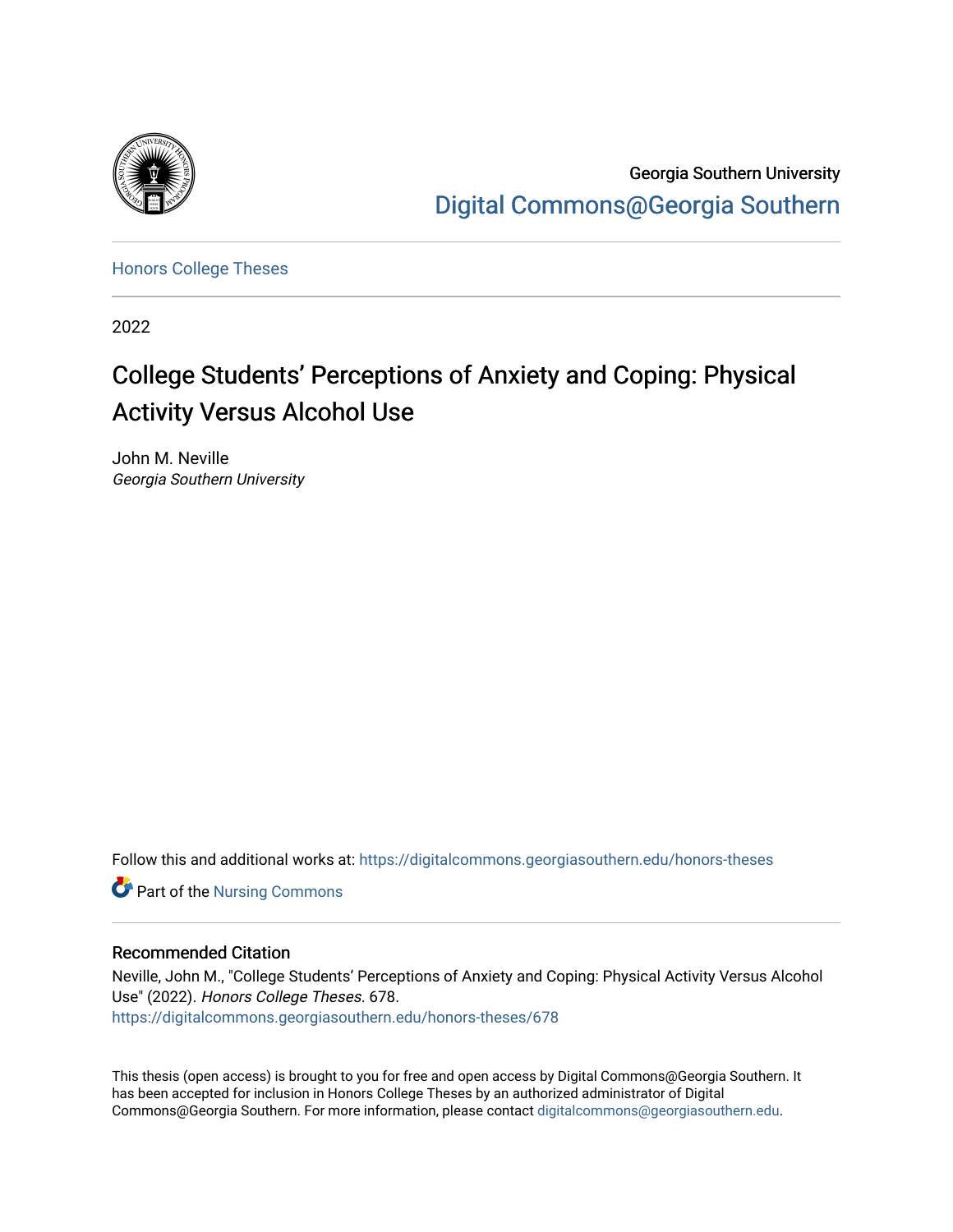## **College Students' Perceptions of Anxiety and Coping: Physical Activity Versus Alcohol Use**

An Honors Thesis submitted in partial fulfillment of the requirements for Honors in the School of Nursing

> By John Neville

Under the mentorship of Dr. Joshua Kies

## ABSTRACT

Anxiety is likely to impact every single person in the world. It can, at times, be advantageous; however, at other times, it can be crippling. There is not a consensus as to its cause. But, through years of research it has been discovered it results from structural and chemical changes within the brain. It is believed these changes contribute largely to the development of anxiety. Other factors such as stressors, trauma, and substance abuse may exacerbate anxiety and accelerate its development. This has prompted researchers, scientists, and clinicians to explore ways in which individuals may cope with this condition. For example, physical activity, specifically exercise, may be used. Exercise affects the brain chemically, possibly increasing the amount of norepinephrine and serotonin which have been associated with decreased anxiety. This coping mechanism can induce positive outcomes for an individual. Conversely, alcohol use is a coping strategy that individuals who suffer from anxiety may employ. Alcohol has been shown to increase the effects of GABA which may induce a sedative-like effect. However, alcohol use can instigate negative consequences, both physical and emotional, for individuals. The present research focuses on anxiety experienced by college students as well as their use of the aforementioned coping mechanisms. Barriers, including poor linkage to psychiatric-mental health services for students, are explored, and possible solutions are discussed.

*Keywords:* anxiety, coping mechanisms, neurotransmitters, Georgia, Savannah, Statesboro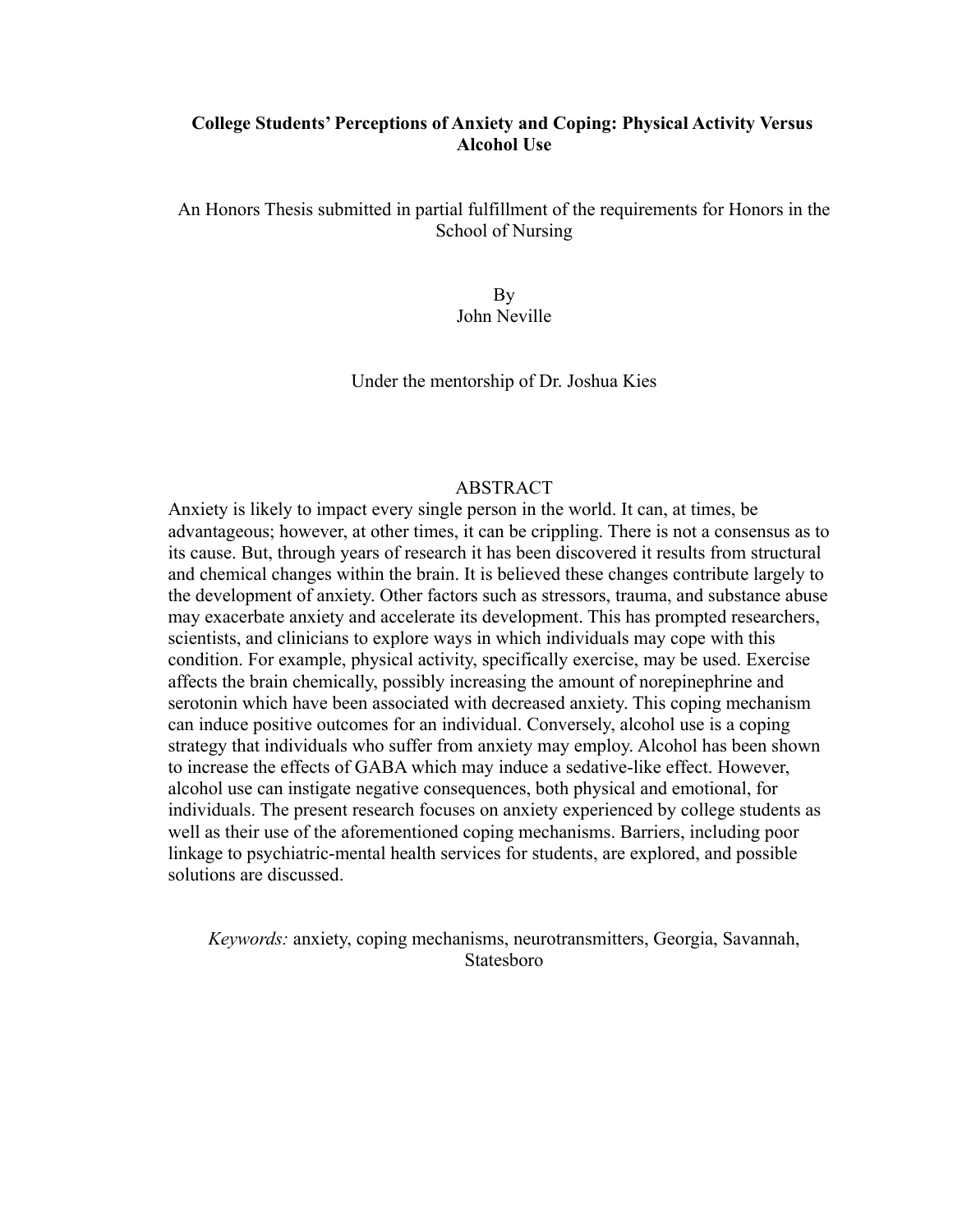Thesis Mentor:\_\_\_\_\_\_\_\_\_\_\_\_\_\_\_\_\_\_\_\_\_\_\_\_

Dr. Joshua Kies

Honors Director:\_\_\_\_\_\_\_\_\_\_\_\_\_\_\_\_\_\_\_\_\_\_

Dr. Steven Engel

# April 2022 *School of Nursing* Honors College **Georgia Southern University**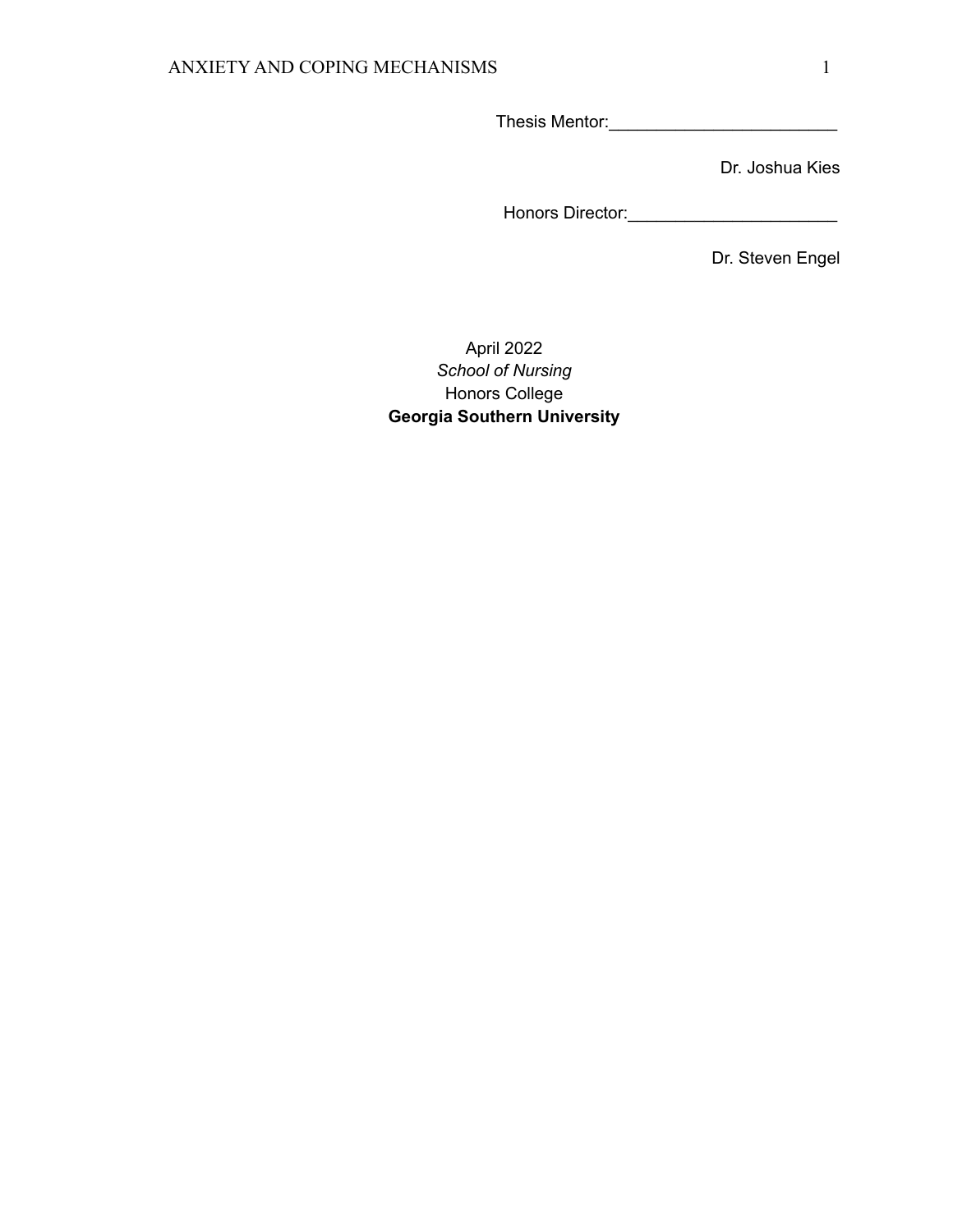## **Acknowledgements**

I would like to give my sincere gratitude to all the people who have helped shape me into the person I am. Without the individuals and groups of people I am about to mention, I truly do not know where I would be today.

First and foremost, I would like to thank my family, especially my parents, for sacrificing so much of themselves in order to raise me. Without them, I would be lost and without the strength and passion that has gotten me through life thus far.

I would also like to thank the faculty and staff in the School of Nursing at Georgia Southern University. They have helped foster a love of the art and science of nursing within myself and have helped guide me towards my professional goals, and for that, I will be indebted to them forever.

Additionally, I want to thank the individuals involved with the Honors Program for providing me with such a unique opportunity. They have afforded me with tools and experiences that have enriched my college experience since day one.

Finally, I would like to give tremendous thanks to my mentor, Dr. Joshua Kies. He has invariably been there for me, and I truly appreciate his willingness to guide me throughout my time in the nursing program, as well as on my honors thesis. My progression through the program and with this thesis would have been extremely difficult without his support and guidance. I will forever be grateful to him.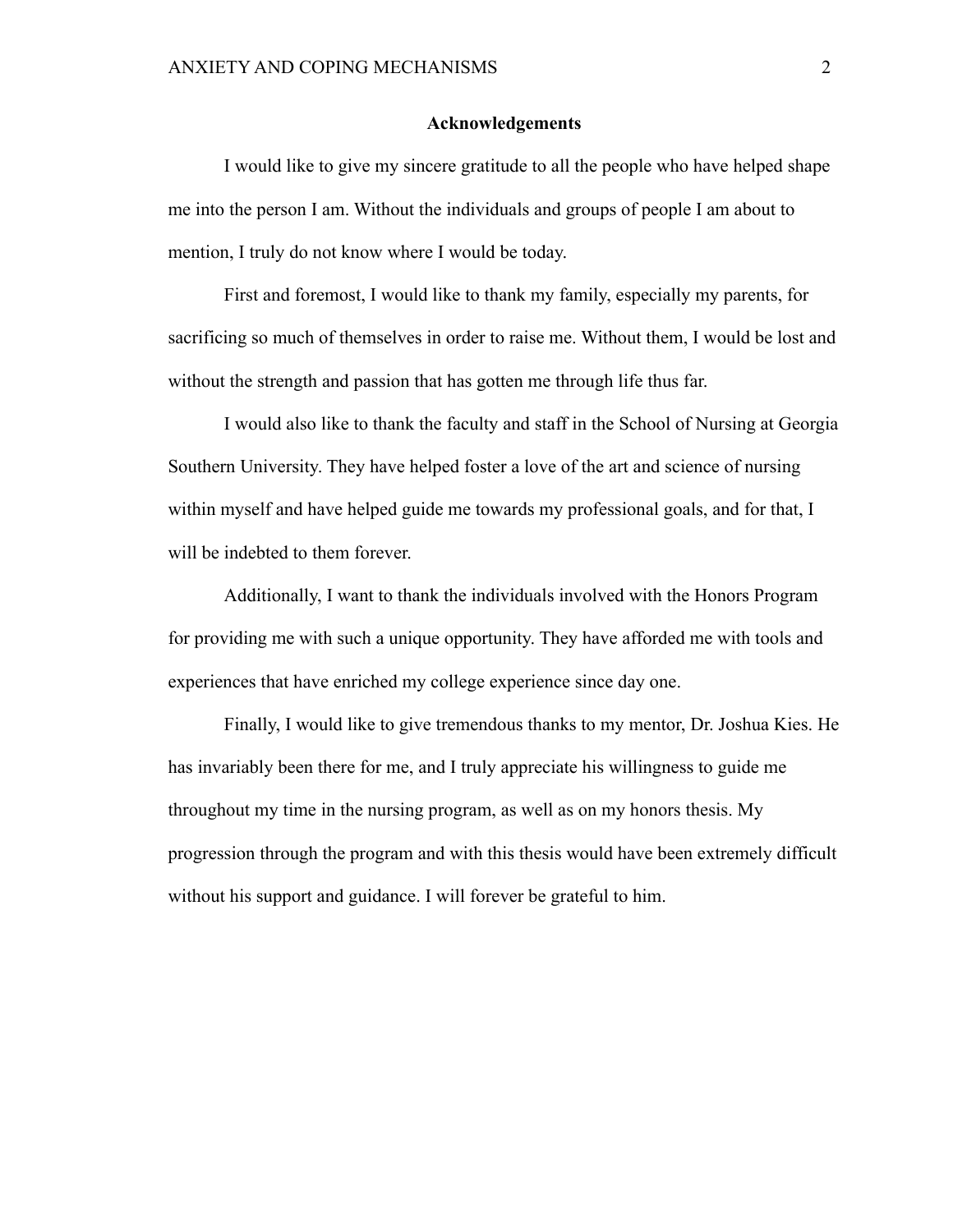## **Introduction**

Globally, there is a debilitating condition that affects millions of people. This disorder demands attention, as it can have profound effects on individuals, ranging from an increased heart rate to self-harm. This condition is known as anxiety. Anxiety exists on a continuum, ranging from mild to panic levels (Giddens, 2017). According to Varcarolis (2021), anxiety can be defined as having persistent worry, apprehension, or fear of daily experiences, often lacking a rational cause. Anxiety, while being subjective to the individual experiencing it, can present with signs and symptoms such as irritability, restlessness, palpitations, increased respirations, and impaired learning and problem solving abilities (2021). Anxiety, like many mental health conditions, is often socially stigmatized and viewed as a weakness that should be suppressed, thus leading to a lack of diagnosis and treatment. However, it is a real problem characterized by structural and chemical changes in the brain. Anxiety can diminish an individual's self-esteem, feelings of worth, and physical health (2021). Regardless of its presentation along the continuum, anxiety can impact a person's ability to function, often interfering with activities such as work performance, school, and development of relationships (National Institute of Mental Health, 2017).

To better understand anxiety, its etiology and pathophysiology must be examined. There are several neurotransmitters that have been identified as contributing factors in this condition; these include norepinephrine, serotonin, and gamma-aminobutyric acid (GABA) (Chand & Marwaha, 2021). Research reveals one cause of anxiety is related to decreased serotonin system activity and increased noradrenergic system activity. These systems are the primary factors that account for the manifestation and progression of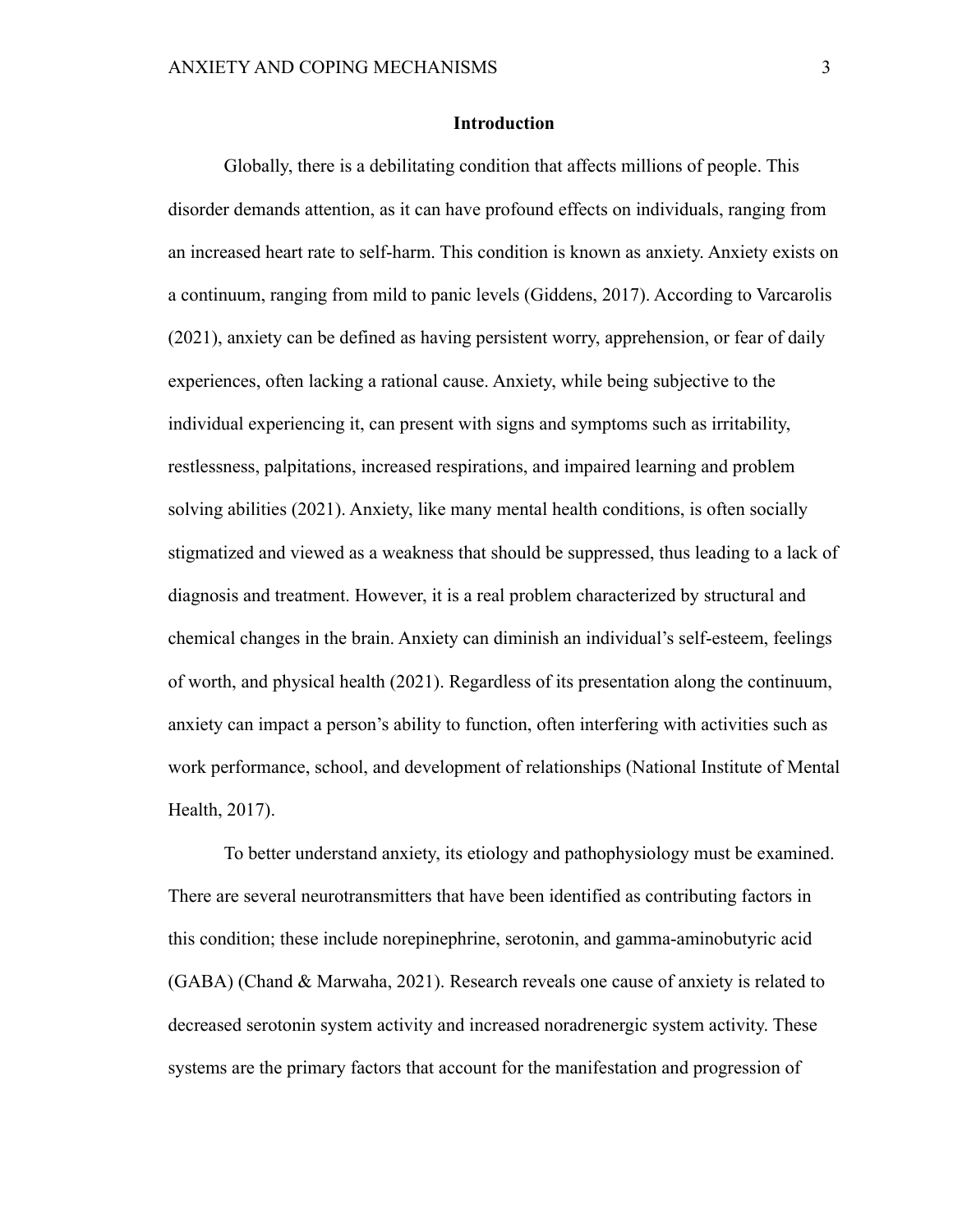clinically apparent anxiety (Munir & Takov, 2021). This explains why selective serotonin reuptake inhibitors (SSRIs), such as fluoxetine, and serotonin-norepinephrine reuptake inhibitors (SNRIs), such as duloxetine, have been traditionally used as first-line agents for the treatment of anxiety (2021). Additionally, there is vast evidence that indicates the role of GABA as a contributing factor. Savage, et al (2017) explains that GABA is an inhibitory neurotransmitter whose inhibition has been linked to anxiety. This knowledge aids understanding of the therapeutic benefits of anxiolytics, such as benzodiazepines. This classification of drugs produces its effect at the GABA receptors within the brain. The stimulation of these receptors causes reduced excitability within neurons, resulting in decreased anxiety and sedative-like effects.

The etiology of anxiety involves a plethora of complex reactions and interactions. Chand and Marwaha (2021) state that it seems to be a result of a combination of factors, including the interaction between biopsychosocial factors and genetic predispositions and vulnerabilities. Some of the most common attributable factors to the development of anxiety include medications, substance abuse, trauma, adverse childhood experiences, and panic disorders (2021). Therefore, it is abundantly clear there is not one correct answer regarding the cause of anxiety, as there are a myriad of factors that contribute to its development.

As mentioned, anxiety affects millions of people worldwide. According to the National Institute of Mental Health (2017), in the span of one year, it was found that 19.1% of adults and 31.9% of adolescents had an anxiety disorder in the United States. These statistics enlighten us to the profound significance of anxiety and why there is an ever-increasing need for more research on the best methods for its treatment. For those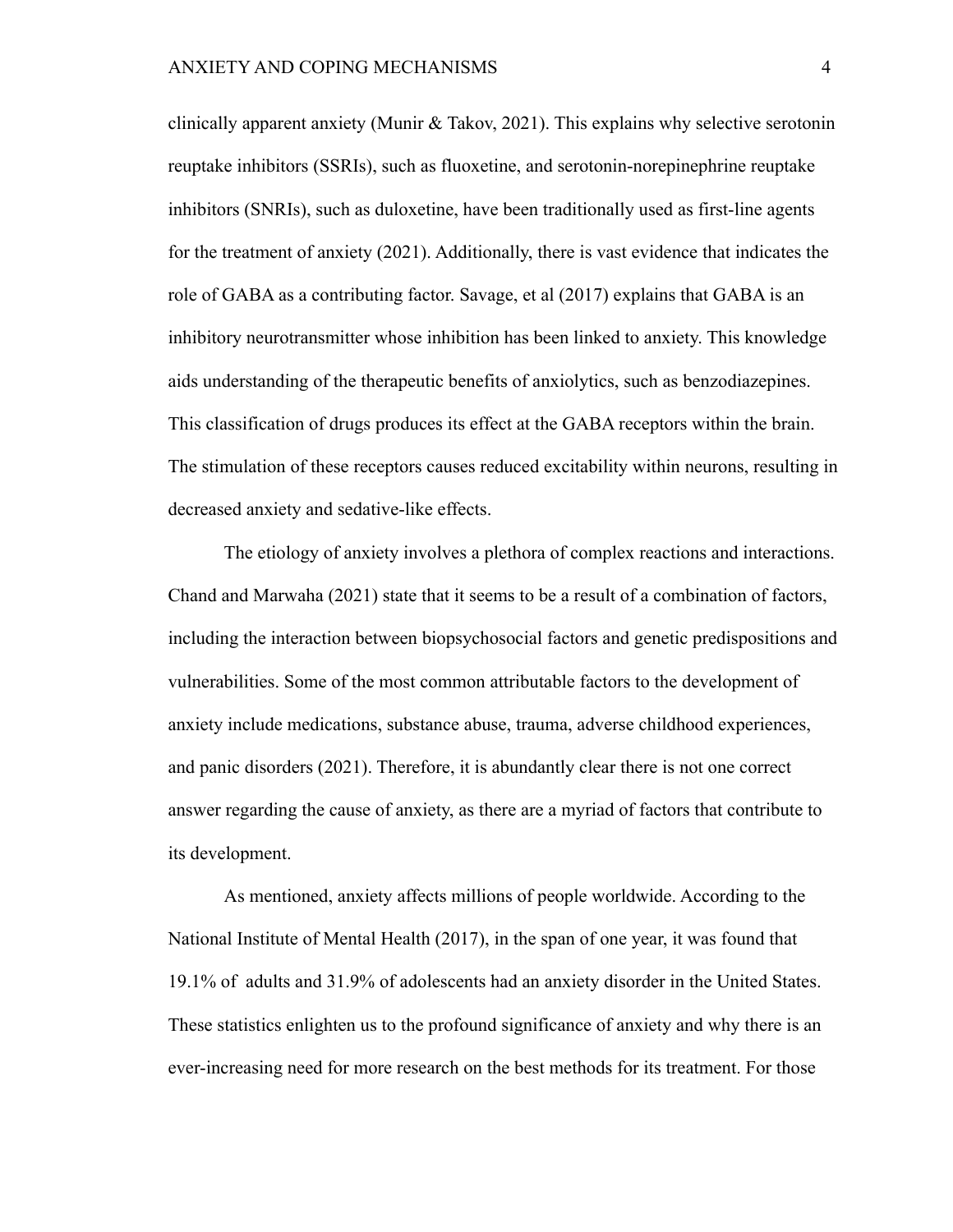## ANXIETY AND COPING MECHANISMS 5

who suffer from anxiety, there are coping methods that have been created, including patterns of thinking and doing, to help alleviate the negative effects of this condition. These thoughts and actions are known as coping mechanisms and are tools used to manage stressful situations. Coping mechanisms provide an outlet through which stress can be reduced or tolerated (Algorani & Gupta, 2021). Everyone possesses individualized coping styles that can help one work through stressors, whether they be healthy or unhealthy. Healthy coping mechanisms can lead to lasting positive outcomes, while unhealthy coping mechanisms can lead to long-term negative consequences. There are two coping mechanisms, one healthy and one unhealthy, that will be explored in this research. The unhealthy coping mechanism that will be explored is alcohol use, and the healthy coping mechanism that will be explored is exercise, or other types of physical activity.

#### **Literature Review**

Abubakar, et al. (2021) recently published research on anxiety and its pathophysiology, prevalence, and treatment. The article concludes that anxiety results from a myriad of factors, including biochemical, genetic, biological, and environmental alterations. Within the body, there are many complex changes and interactions that occur to produce the clinical signs and symptoms evident in individuals with anxiety. Brain structures, including the amygdala and hippocampus, have been shown to respond to anxiety in differing ways. The amygdala, responsible for the regulation of emotions, has been shown to have increased activity during anxiety-inducing events. On the contrary, the hippocampus, a structure responsible for the storage of memories, has been shown to have a disruption of function during anxious events. These changes are a consequence of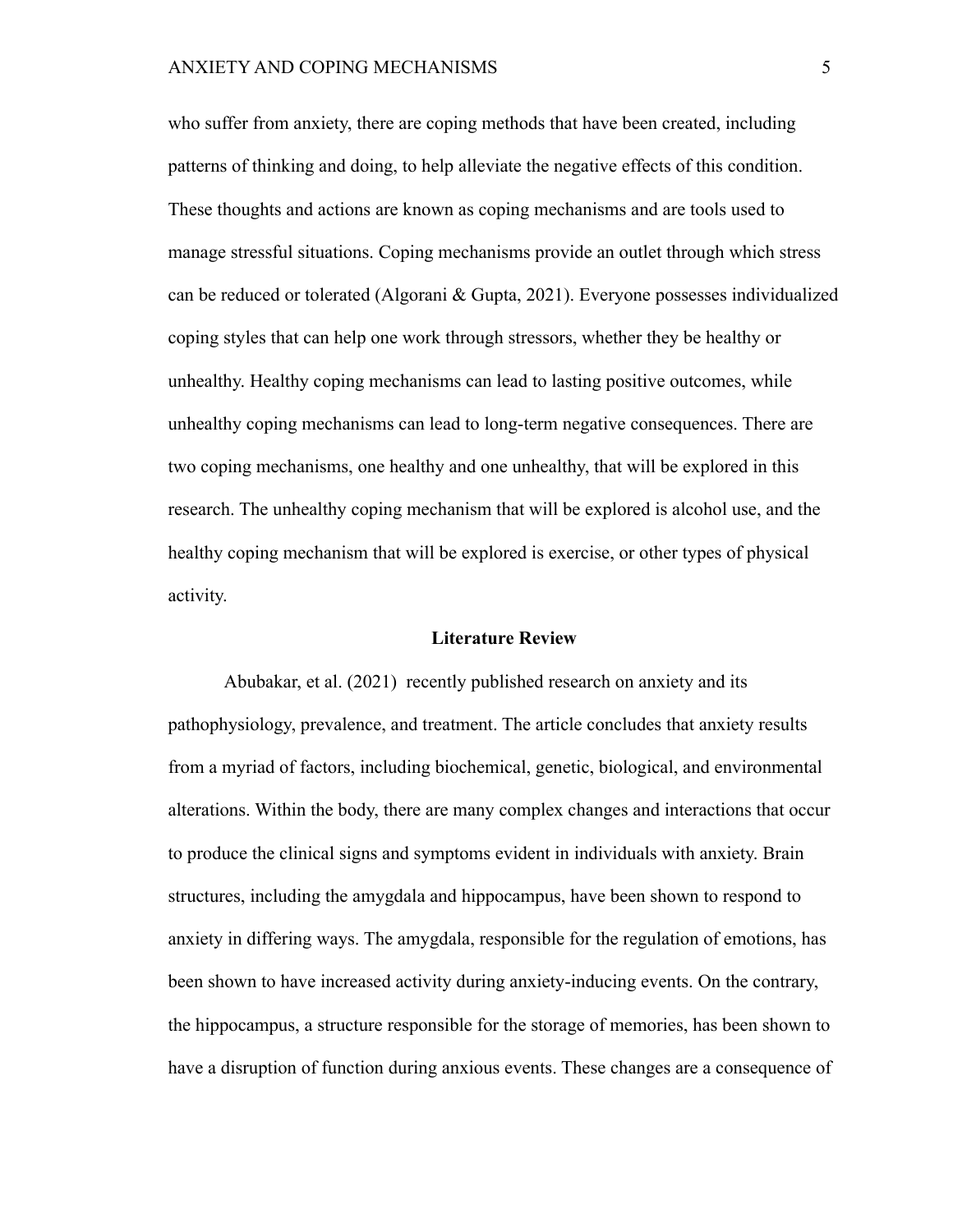### ANXIETY AND COPING MECHANISMS 6

the activation of the hypothalamus-pituitary-adrenal (HPA) axis as well as adrenergic neurons. The HPA axis and adrenergic neurons produce cortisol and norepinephrine, consequently activating the aforementioned brain structures and several other connected structures. These connections work together to produce signs and symptoms, such as tachycardia, palpitations, tachypnea, increased blood pressure, and restlessness.

Additionally, there are multiple neurotransmitters that have been suggested as contributing factors in the development of anxiety. GABA, an inhibitory neurotransmitter, plays a vital role in decreasing excitability within the synaptic clefts of neurons. A reduction of activity at GABA receptors has been shown to be associated with increased anxiety. Serotonin has also been indicated as an important neurotransmitter involved with anxiety, as a decrease in serotonergic activity can produce anxiety and stress-producing effects on the body.

There are many modalities utilized to alleviate the signs and symptoms associated with anxiety; these include medications, psychotherapy, and individualized coping mechanisms. It is often advised that more than one of these modalities be used to treat anxiety, as these treatments work synergistically to produce desired effects. For example, SSRIs or SNRIs may be prescribed; however, pharmacological therapies, such as these, should be accompanied with non-pharmacological approaches such as cognitive behavioral therapy (Abubakar et al., 2021).

Turner, Mota, Bolton, and Sareem published information regarding the relationship between mood alterations, anxiety, and the use of alcohol. The article expresses the need to better understand the prevalence at which anxiety and mood disorders (AD/MD) co-occur with substance use disorder (SUD). A common belief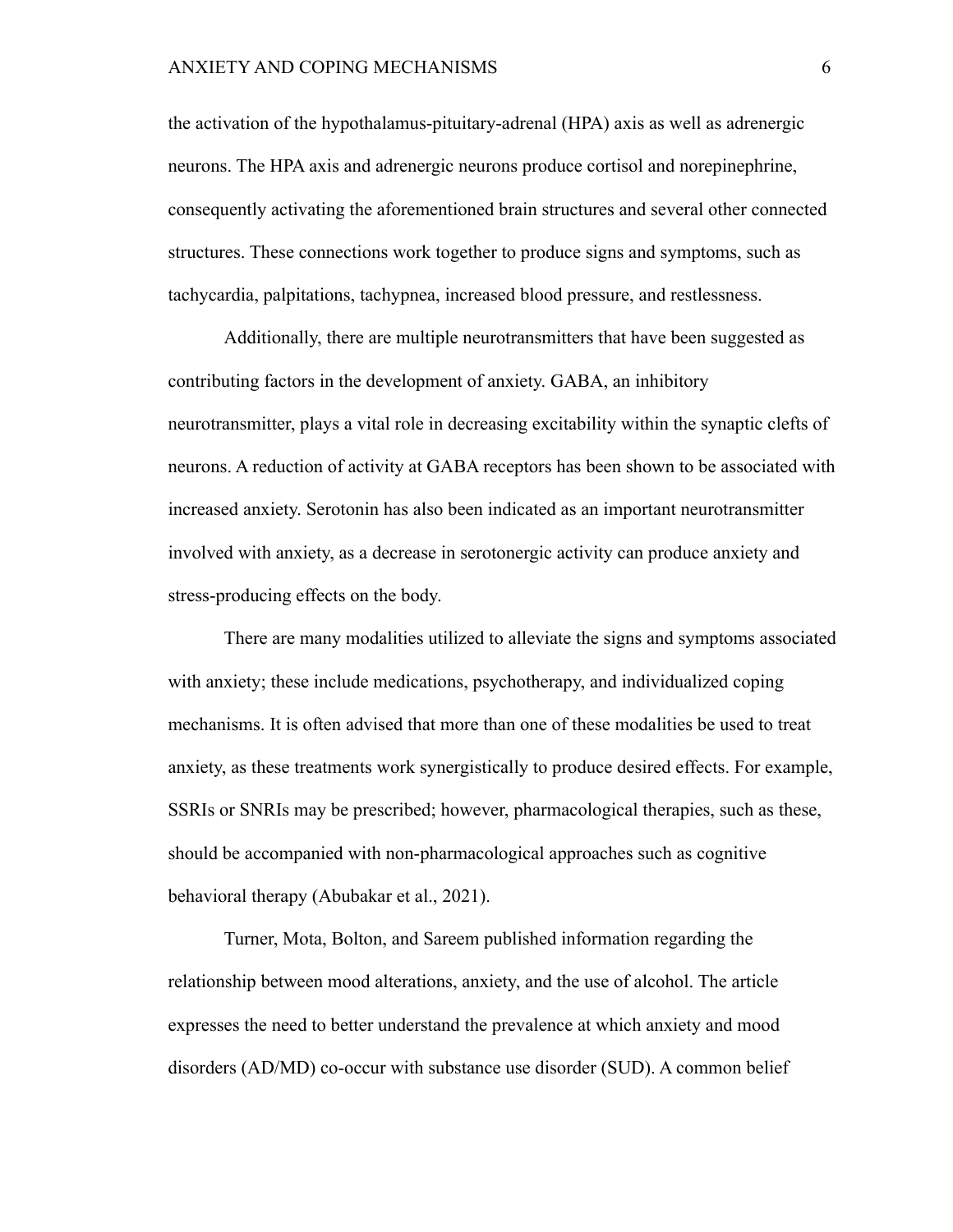surrounding this topic is the self-medication hypothesis (SMH). Substances, such as alcohol, are widely-used coping mechanisms that individuals employ in order to manage the symptoms caused by AD/MD. With anxiety, the consumption of alcohol can depress the central nervous system and produce sedative-like effects, thus easing some of the effects of anxiety. However, with long-term use of this coping strategy, the development of SUD can arise. Upon review, it has been found that those who self medicate are markedly more likely to develop SUD. The researchers highlight that it is crucial for treatment to be directed at managing AD/MD as well as substance abuse, because they often co-exist. Interventions such as cognitive behavioral theory (CBT) and motivational interviewing have both been indicated as effective treatments for these conditions (Turner et al., 2018).

Pontifex, Parks, Paoli, Schroder, and Moser published a study within the past year outlining the therapeutic benefits surrounding exercise for individuals with anxiety. Anxiety is a prevalent issue that has been shown to produce numerous negative effects, including cognitive impairments. The researchers looked specifically at college-aged females and how they performed on tests created to measure inhibition, attention, and cognition. The investigators obtained a baseline by assessing these measures before a session of aerobic exercise. After the intervention of a twenty-minute aerobic exercise routine, the investigators tested the same aforementioned measures to see if the subjects' performance improved, declined, or stayed the same. It was concluded that the type of exercise the researchers studied in their experiment induced positive outcomes. The participants showed improvement in the areas examined in the study, meaning the negative effects produced by anxiety were reduced as a result of the exercise routine.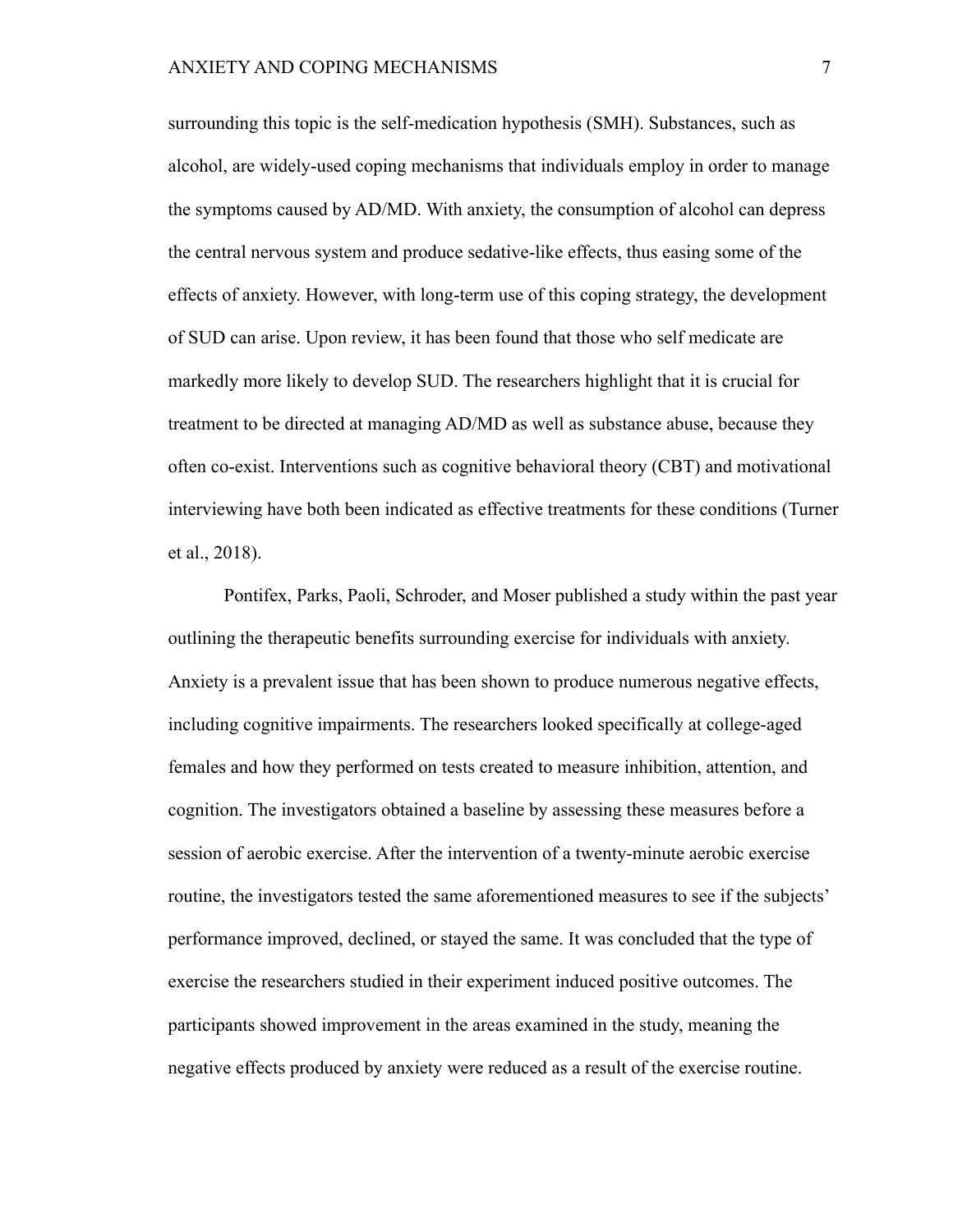More research is needed to assess different factors such as the intensity and duration of exercise and how those factors affect anxiety. However, the investigators concluded that there are benefits surrounding exercise for reducing anxiety-induced effects (Pontifex et al., 2021).

Heffer and Willoughby published a study on coping strategies and their differing efficacies. First-year college students were investigated specifically in this study, as this group of individuals often experience an increase in anxiety and an abundance of new stressors as compared to life prior to university. In response to these difficulties, coping mechanisms, both positive and negative, are employed. This study dove into differing coping strategies and how their frequency and intensity of use impacted outcomes in undergraduate students. The students in this study participated in a survey that asked them information regarding whether they used many coping strategies infrequently or only one to two strategies often, and they were also asked to specify the specific strategies utilized. Overall, it was found that the use of a greater number of negative strategies resulted in poorer outcomes as compared to the use of a greater number of positive strategies. Regardless of the ability of an individual to use a coping strategy, not all strategies elicit desirable outcomes. For example, the study explains we would expect someone who copes by seeking meaningful relationships with others to have better outcomes than those who cope with alcohol use (Heffer & Willoughby, 2017).

Abubakar, et al (2021) explains that anxiety results from a plethora of chemical and structural changes within the brain, and these changes contribute to the symptoms exhibited in individuals who suffer from anxiety. A few of these symptoms include tachycardia, palpitations, restlessness, and a feeling of impending doom. Turner, et al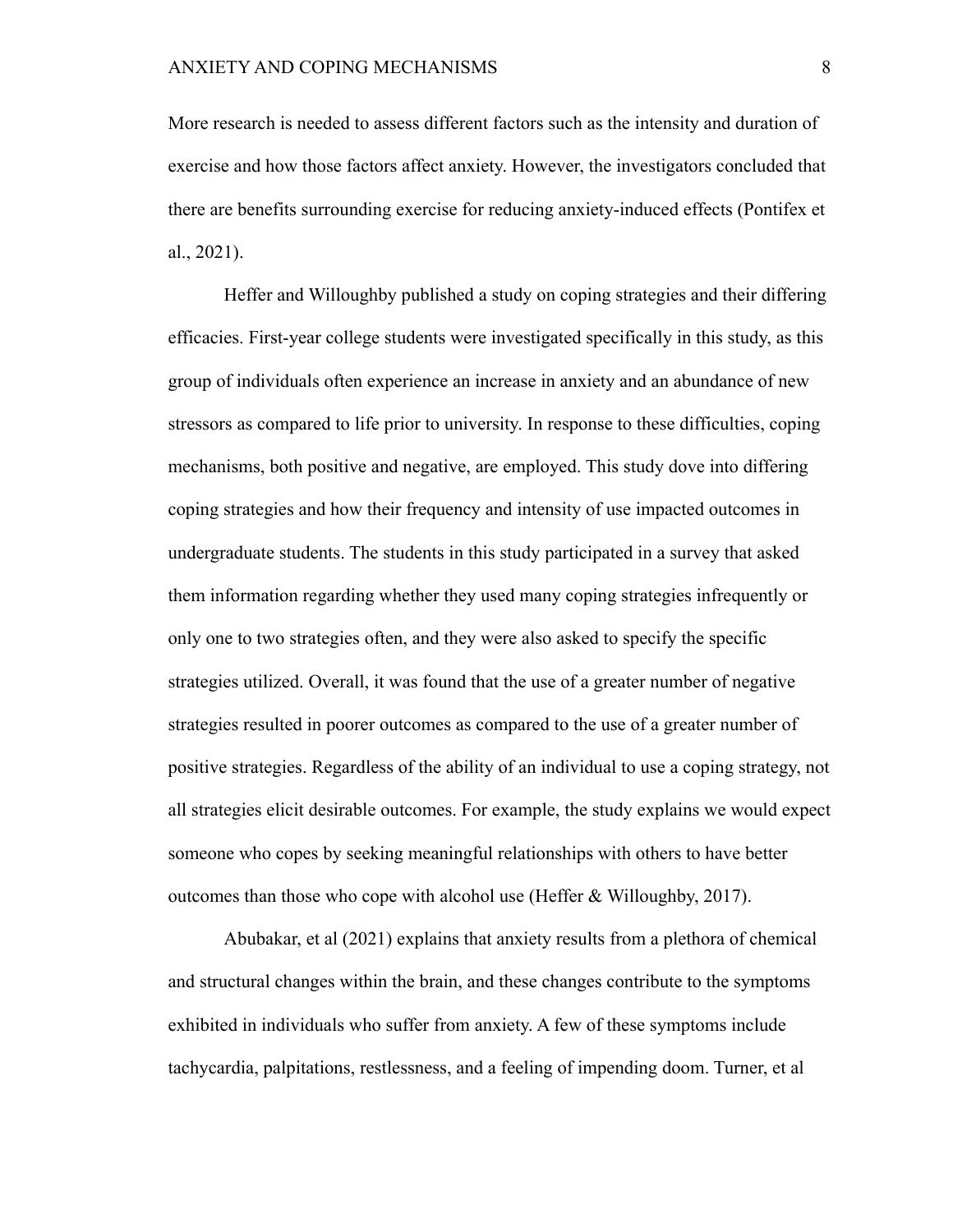(2018) describes a mechanism that individuals may utilize to manage such symptoms. The researchers explain how substances, such as alcohol, are commonly used, because they can significantly decrease the severity of symptoms experienced by sufferers of anxiety. They described this as the self-medication hypothesis. However, they brought light to the reality that individuals who cope with self-medication are at high risk for developing a substance use disorder; therefore, it is crucial that treatment is directed at healthily managing anxiety/mood disorders. Further, Pontifex and associates (2021) describe another mechanism that individuals may employ to reduce the symptoms provoked by anxiety. A study of college students showed that aerobic exercise is effective at reducing the severity of anxiety-related symptoms. However, further research is needed to assess different variables related to this intervention. The aforementioned coping mechanisms, substance use and exercise, can be described as negative and positive coping strategies. Heffer & Willoughby (2017) examine these two types of strategies and how factors, such as frequency and intensity of use, contribute to positive or negative outcomes. It was revealed, in doing a study on first-year college students, that utilizing a larger number of negative coping strategies contributes to poor outcomes when compared to utilizing a larger number of positive strategies. The investigators discuss that it is expected to see better outcomes when positive coping mechanisms, such as exercise, are employed, as these strategies promote health and well-being. Conversely, negative coping mechanisms, such as alcohol use, are likely to induce poorer outcomes overall, as these strategies can diminish one's health and well-being.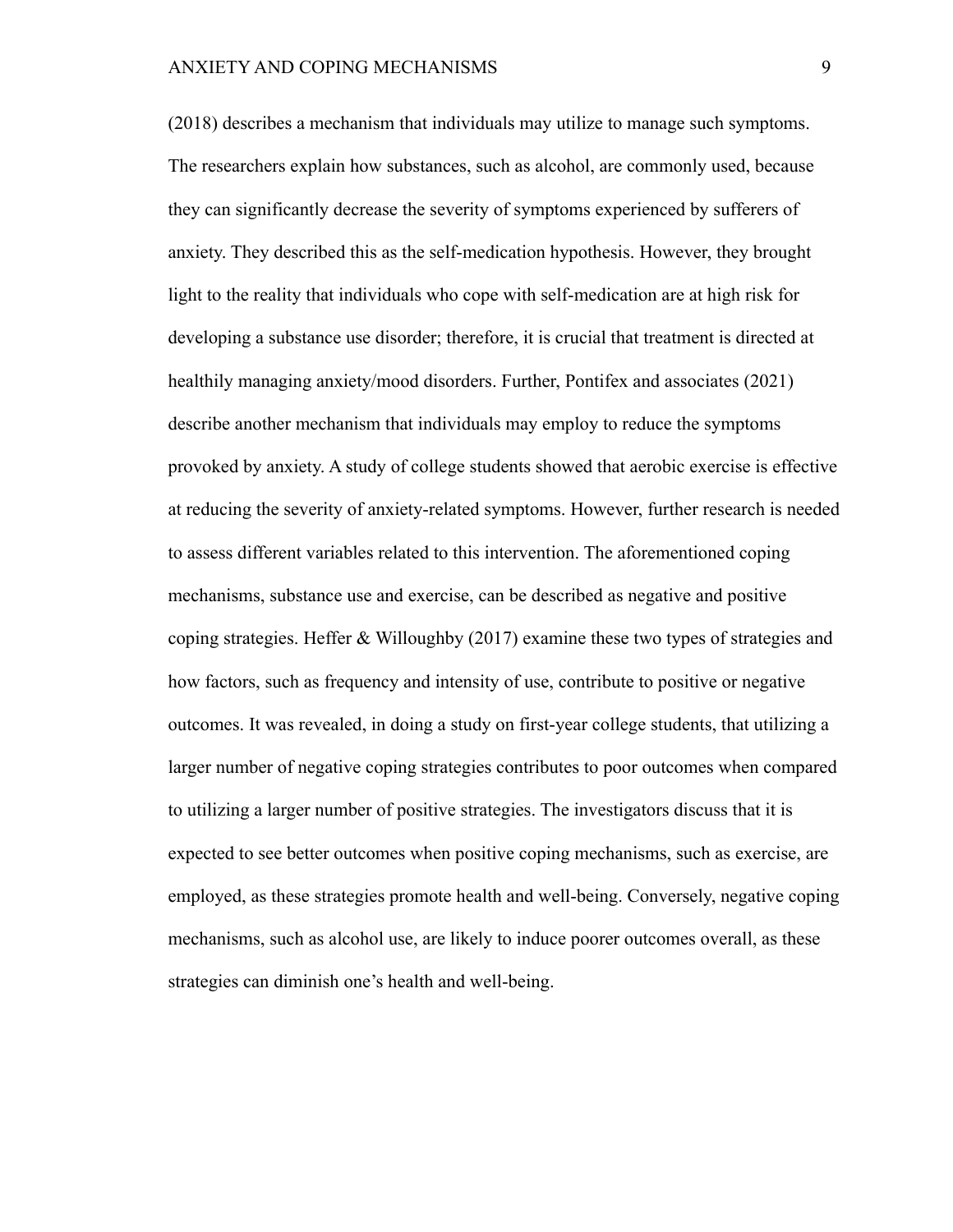## **Methodology**

## *Participants and sampling*

The sample that was examined in this study included students within the School of Nursing at Georgia Southern University. Within the School, there are two distinct campuses at different locations (Statesboro and Savannah), and both had the opportunity to participate. This population was comprised of individuals who were at least 18 years of age and who voluntarily responded to an online survey. There were a total of 134 students who participated. This sample was voluntary response, based primarily on ease of access. Instead of the researcher actively finding, choosing, and contacting participants, individuals volunteered themselves by responding to the online survey previously mentioned.

## *Design*

This study was a mixed methods design, meaning both quantitative and qualitative methods were used to gather and interpret data. This allowed the researcher to use a variety of means to effectively discuss a complex topic. According to Grove and Gray (2019), mixed methods studies provide a way in which investigators can utilize the advantages of numbers and words, resulting in a strong study that can respond to the research question adequately.

### *Distribution and Data Collection*

The data collected in this study were obtained via a survey through Qualtrics, an internet-based data collection program. Approval for this study was obtained from the Institutional Review Board (IRB) at Georgia Southern University and identified as project H22033. Prior to participation, subjects were required to read and agree with the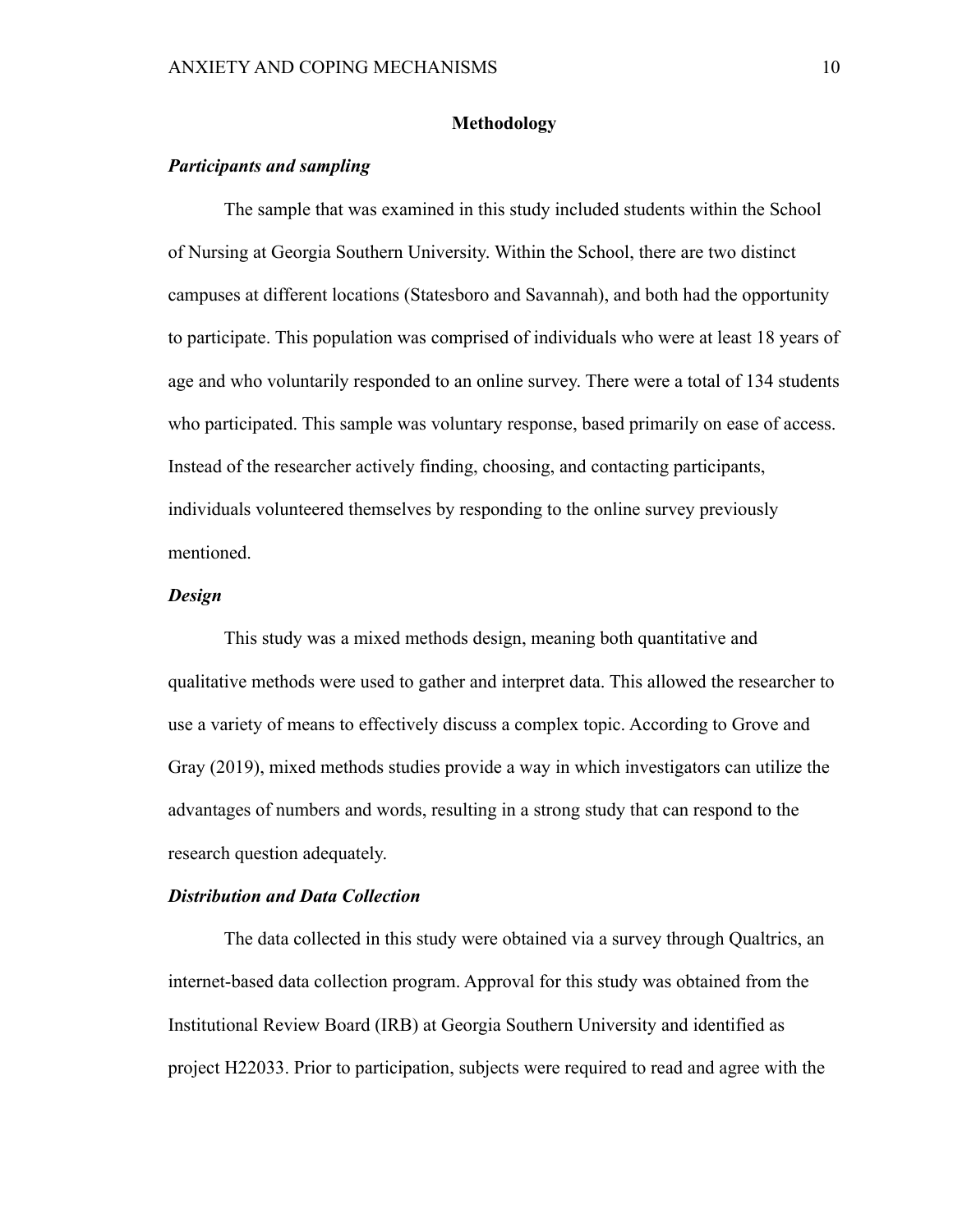project's informed consent which confirmed their confidentiality and anonymity. Additionally, the participants were informed that participation was voluntary and they could decide to exit the survey at any point.

The data collected via Qualtrics were broken down by survey question and compiled to search for overarching themes. Quantitative and qualitative data were sorted by topic and statistically analyzed. Numerical responses were calculated into percentages, while written responses were evaluated for significance. Block quotes containing abstract keywords were isolated and used to validate literature review data. All data and subsequent research from this project is stored electronically and encrypted on a password-protected, secure database at Georgia Southern University. This data will be kept for a period of no longer than three years and will then be destroyed using university-based regulations.

#### **Results**

Over the course of approximately three months, there were 134 undergraduate nursing students who responded to the Qualtrics survey. Out of these respondents, 132  $(n=132)$  elected to select their gender. There were 12  $(n=12)$  students who selected male, 119 (n=119) students who selected female, and one student (n=1) who preferred not to say; the proportions of gender were 9.09%, 90.15%, and 0.76% respectively.

To assess the ages of the sample, the participants were presented with a free response question in which they could input their age. Of the respondents, 109 (n=109) answered this question. There were  $98$  (n=98) individuals who fell within the 18-25 age range, 7 ( $n=7$ ) who fell within the 26-35 age range, and 4 ( $n=4$ ) who fell within the greater than 35 age range. This equates to 89.91%, 6.42%, and 3.67% respectively.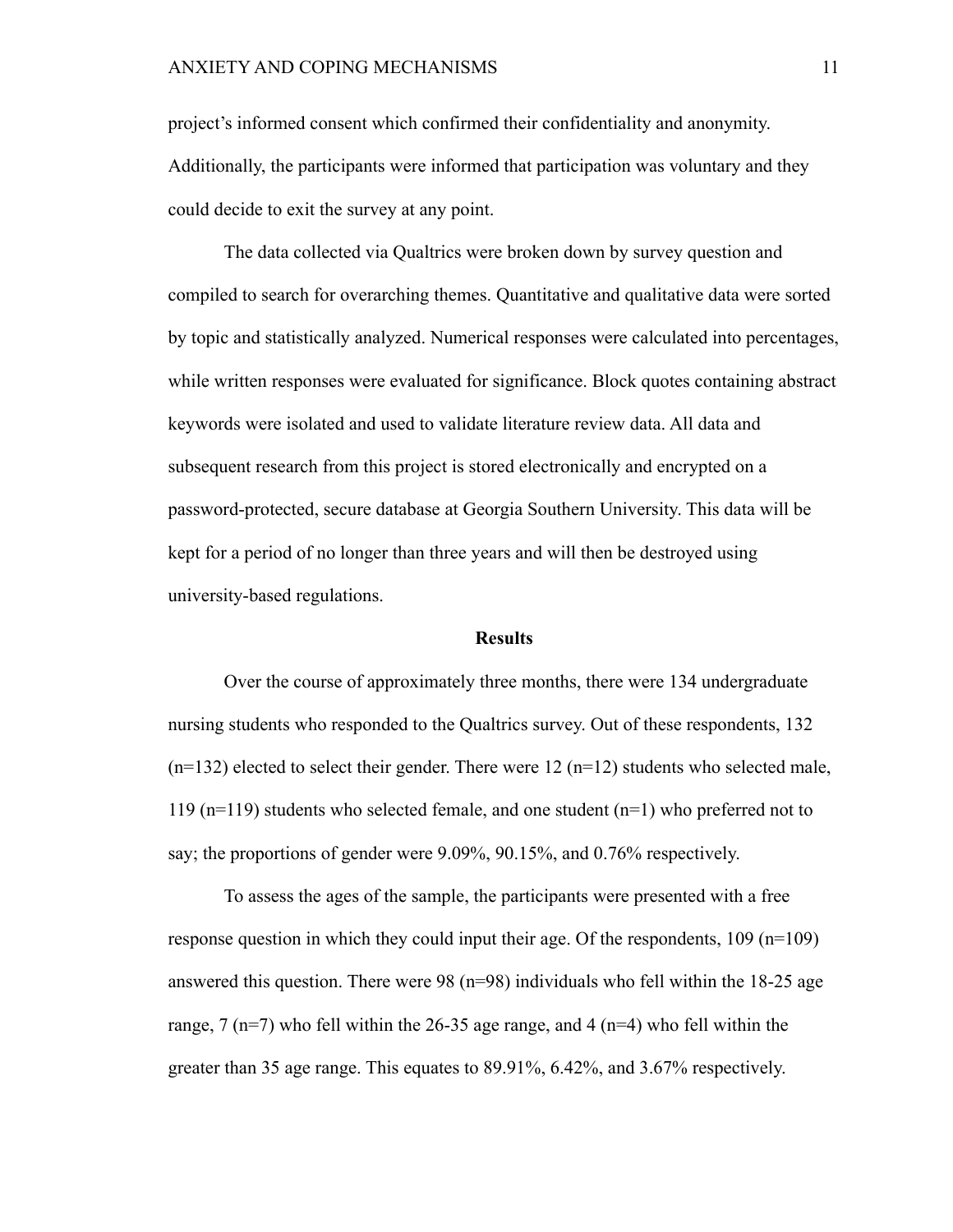To gauge the degree at which the respondents suffered from anxiety, on average, the undergraduate nursing students were asked to rate their level of anxiety on a Likert-scale from zero to ten. The numeric value of zero represented a level at which individuals experienced very little to no anxiety, while the numeric value of ten represented a level at which individuals suffered from extremely high levels of anxiety. For this question, there were  $117$  ( $n=117$ ) respondents, and there was one individual (n=1) who selected an anxiety level of two, five individuals (n=5) who selected an anxiety level of three, seven individuals  $(n=7)$  who selected an anxiety level of four, twenty one individuals (n=21) who selected an anxiety level of five, twenty two individuals (n=22) who selected an anxiety level of six, twenty individuals (n=20) who selected an anxiety level of seven, nineteen individuals (n=19) who selected an anxiety level of eight, ten individuals  $(n=10)$  who selected an anxiety level of nine, and twelve individuals (n=12) who selected an anxiety level of ten. This reveals the top three most commonly reported anxiety levels as 6, 5, and 10, with proportions of 18.80%, 17.95%, and 17.09% respectively. There was an outlier in which one respondent reported an anxiety level of 2 which equates to 0.85% of the sample.

To assess the proportion of students who had received a medical diagnosis of an anxiety-related disorder from a healthcare provider, the respondents were presented with a question asking if they had received a diagnosis and subsequent options including yes, no, and prefer not to say. There were a total of 129 (n=129) individuals who responded to this question, with 44 ( $n=44$ ) students who selected yes and 85 ( $n=85$ ) students who selected no. This equates to 34.11% of the sample having received a medical diagnosis of anxiety and 65.89% of the sample having not received a medical diagnosis of anxiety.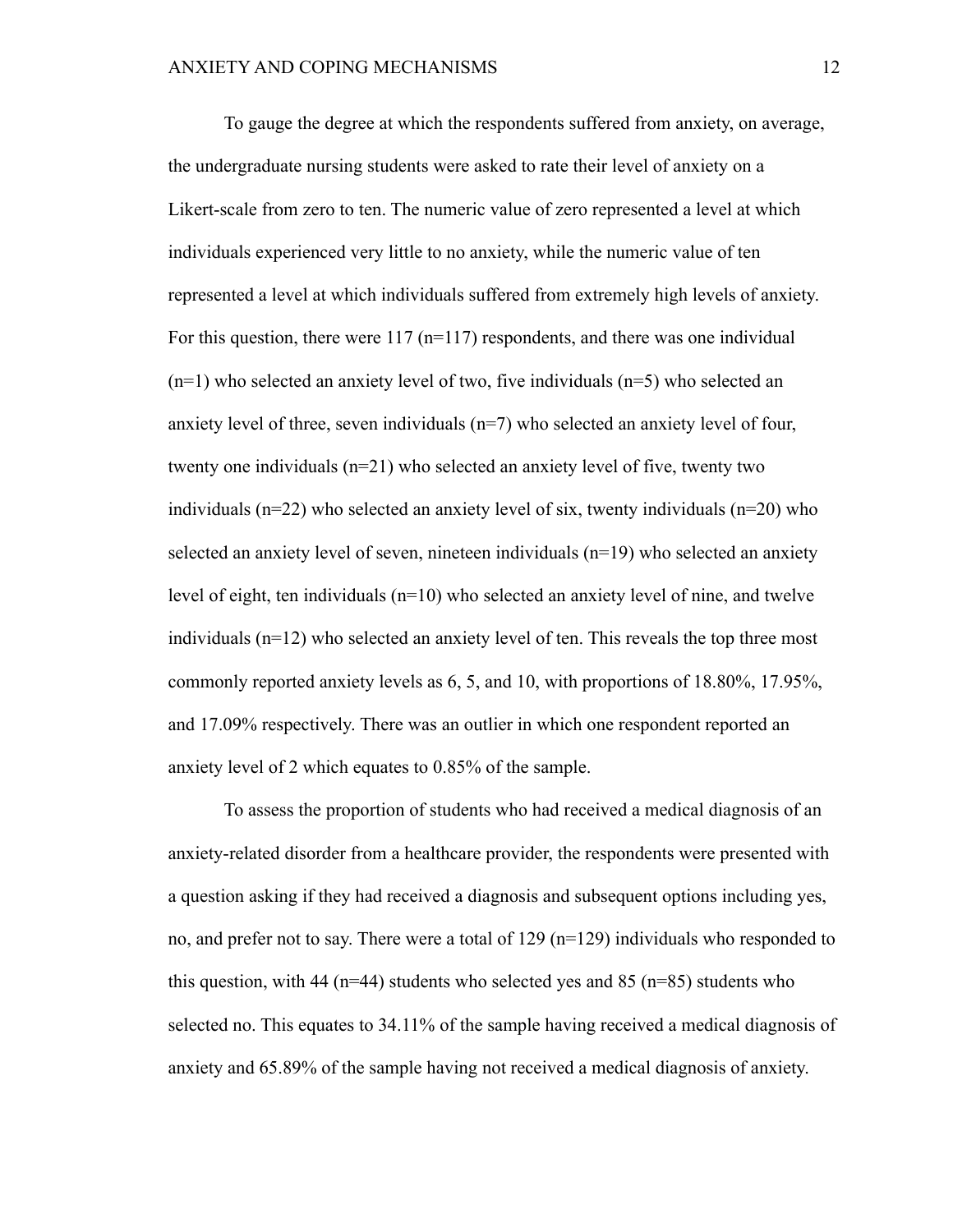One survey question focused on determining the prevalence at which the nursing students employed exercise as a coping mechanism for their anxiety. There were a total of 122  $(n=122)$  individuals who answered this question, with 11  $(n=11)$  who selected everyday, 48 (n=48) who selected several times per week, 25 (n=25) who selected once a week, 10  $(n=10)$  who selected every other week, and 28 ( $n=28$ ) who selected not applicable (N/A). The majority of respondents responded that they exercised several times per week to cope with their anxiety, with 39.34% who selected this response. Conversely, the response that received the lowest number of selections was every other week, with 8.20% who selected this response.

The next question focuses on alcohol use as a coping mechanism. This survey question received a total of 122 ( $n=122$ ) responses, with 4 ( $n=4$ ) students who selected they use alcohol everyday as a coping mechanism, 21 (n=21) students who selected several times per week,  $21$  (n=21) students who selected once a week,  $10$  (n=10) students who selected every other week, and  $66$  ( $n=66$ ) students who selected not applicable (N/A). Using this data, it is revealed that the majority of students responded with not applicable (N/A) while the lowest number of students chose everyday, with proportions of 54.10% and 3.28% respectively.

One of the questions the participants were presented with pertained to other coping mechanisms that they may utilize. This was a question in which multiple (one, some, or all) options could be selected. There were 65 (n=65) students who selected psychotherapy/counseling, 58 ( $n=58$ ) students who selected medication, 57 ( $n=57$ ) students who selected yoga, 78 (n=78) students who selected deep breathing, and 41 (n=41) students who selected journaling.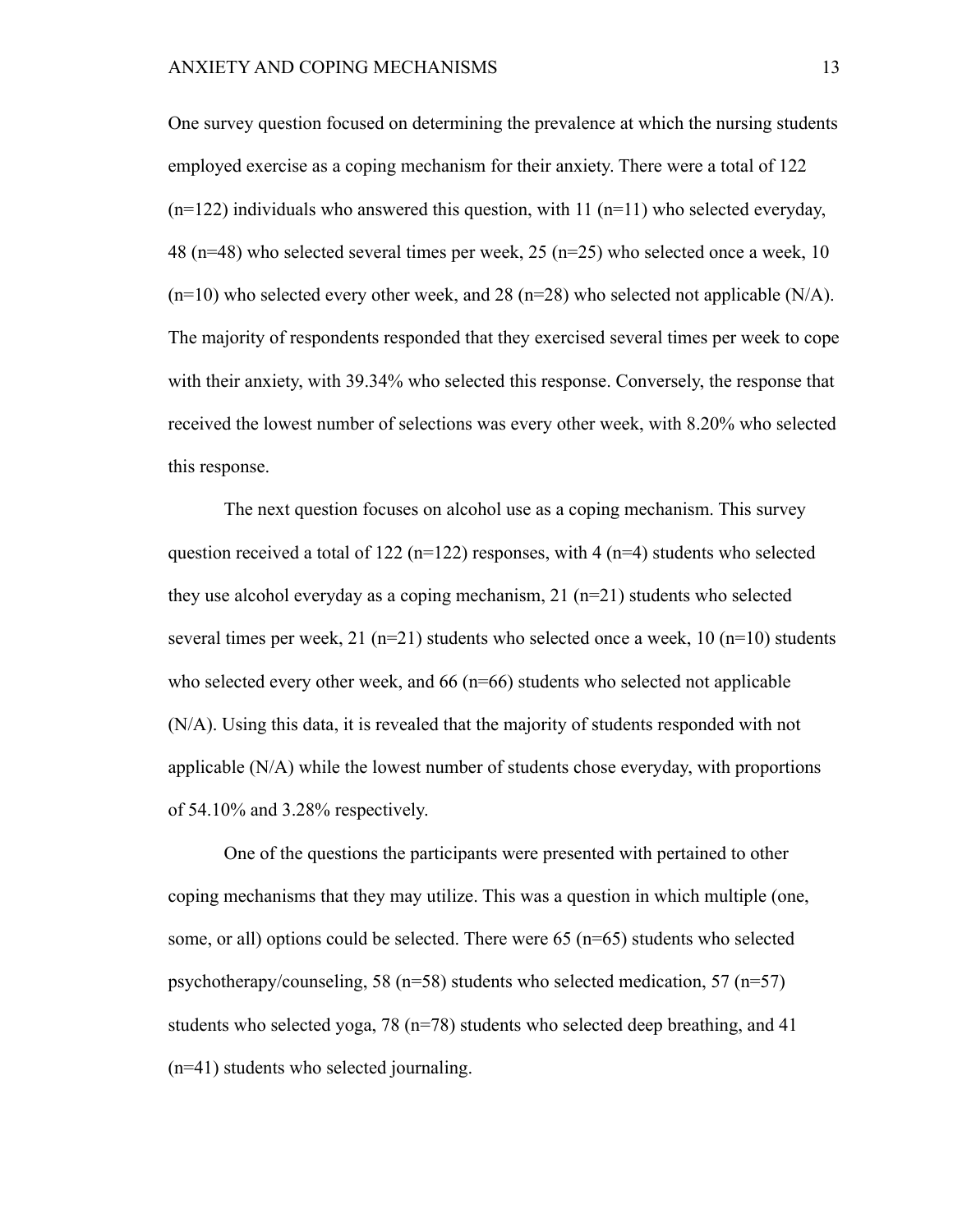A question was presented to identify the respondents' perspectives regarding the impact that anxiety has on their health. The students could select no impact, some/little impact, moderate impact, and large impact. There were a total of  $117$  (n=117) students who answered this question, and the survey showed a total of  $2$  (n=2) respondents who selected no impact,  $27 \text{ (n=27)}$  respondents who selected some/little impact,  $49 \text{ (n=49)}$ respondents who selected moderate impact, and 39 (n=39) respondents who selected large impact. These results revealed the majority of students selected moderate impact and the lowest number of students selected no impact, with proportions of 41.88% and 1.71% respectively.

"I used to attend therapy often, but COVID-19 and having only telehealth as the option for therapy, I stopped going. I try to exercise as a prophylactic measure, because if I exercise while I'm anxious I end up making it worse. Recently, I have caught myself drinking a glass or two of wine to cope rather than trying something else."

Other students reported, "No current coping methods besides medication." "I see a counselor and take antidepressants"; "I use nicotine and weed at least twice weekly"; "I vape, self harm, and cry"; "I exercise and read the bible"; "I take hot showers and enjoy sitting outside for a break and not thinking about nursing at all"; "I stress eat."

Respondents reported the factors that contribute to their overall anxiety the most include: nursing school; tests; workload; relationships; pressure; and professors. Some other responses included: other people; comparing my success to others; deadlines; COVID; money; fear of the unknown; disorganization of the program and lack of ability to ask professors questions and get a straight answer.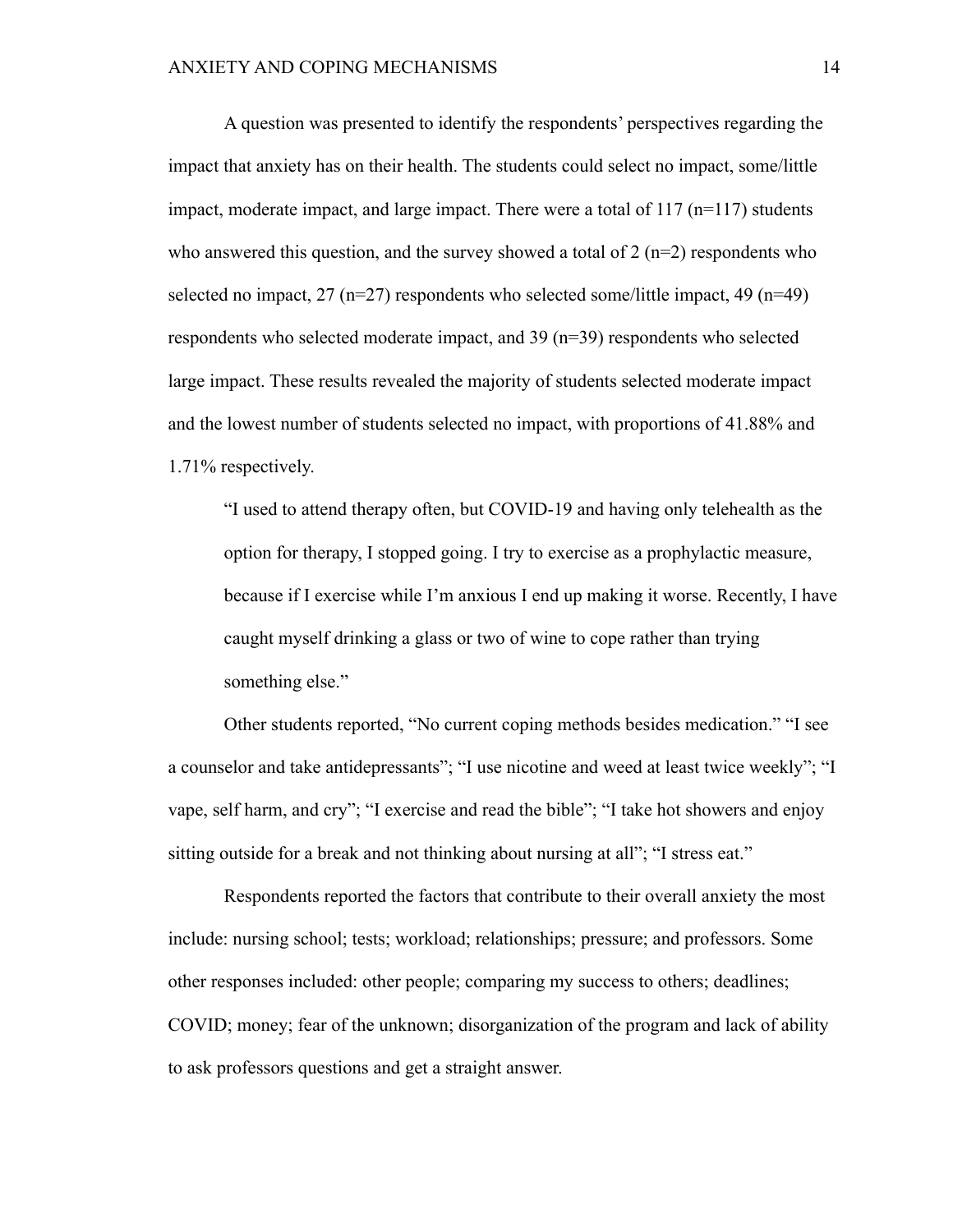### **Discussion**

Anxiety is a prevalent concern that affects a numerous amount of individuals. When completing this study, this fact was supported as evidenced by the majority of students selecting an average level of anxiety above five (70.94%). Additionally, no students selected their anxiety level as zero or one, indicating that all respondents perceived themselves as having some level of anxiety. Despite this fact, however, only 34.11% of students stated they had received a medical diagnosis of an anxiety-related disorder. With an overwhelming majority of respondents who experience more severe forms of anxiety (>5), it can be interpreted that there may be a lack of needed treatment. This may be due, in part, to the stigma that anxiety holds. Mental health conditions, as perceived by society, are notorious for having negative connotations associated with them, and anxiety is no exception as it is often viewed as a weakness and is often minimized (Beyond Blue, 2022). This can instigate fear and hesitation to seek professional mental health services, and individuals who experience more severe forms of anxiety may not have the skills and knowledge to safely and healthily cope.

Knowing this, it is expected that the respondents may find individualized coping mechanisms or strategies that work for them. These mechanisms may induce positive outcomes; however, with stigma and a lack of treatment, it can be expected that some mechanisms may be employed that induce negative outcomes. This indeed is what was seen through research. Almost half (45.90%) of the respondents reported they use alcohol to some extent as a coping strategy for their anxiety. This finding is significant, as according to Turner et al (2018), individuals may use substances such as alcohol to cope with stressors. With this type of negative coping, people are at high risk for developing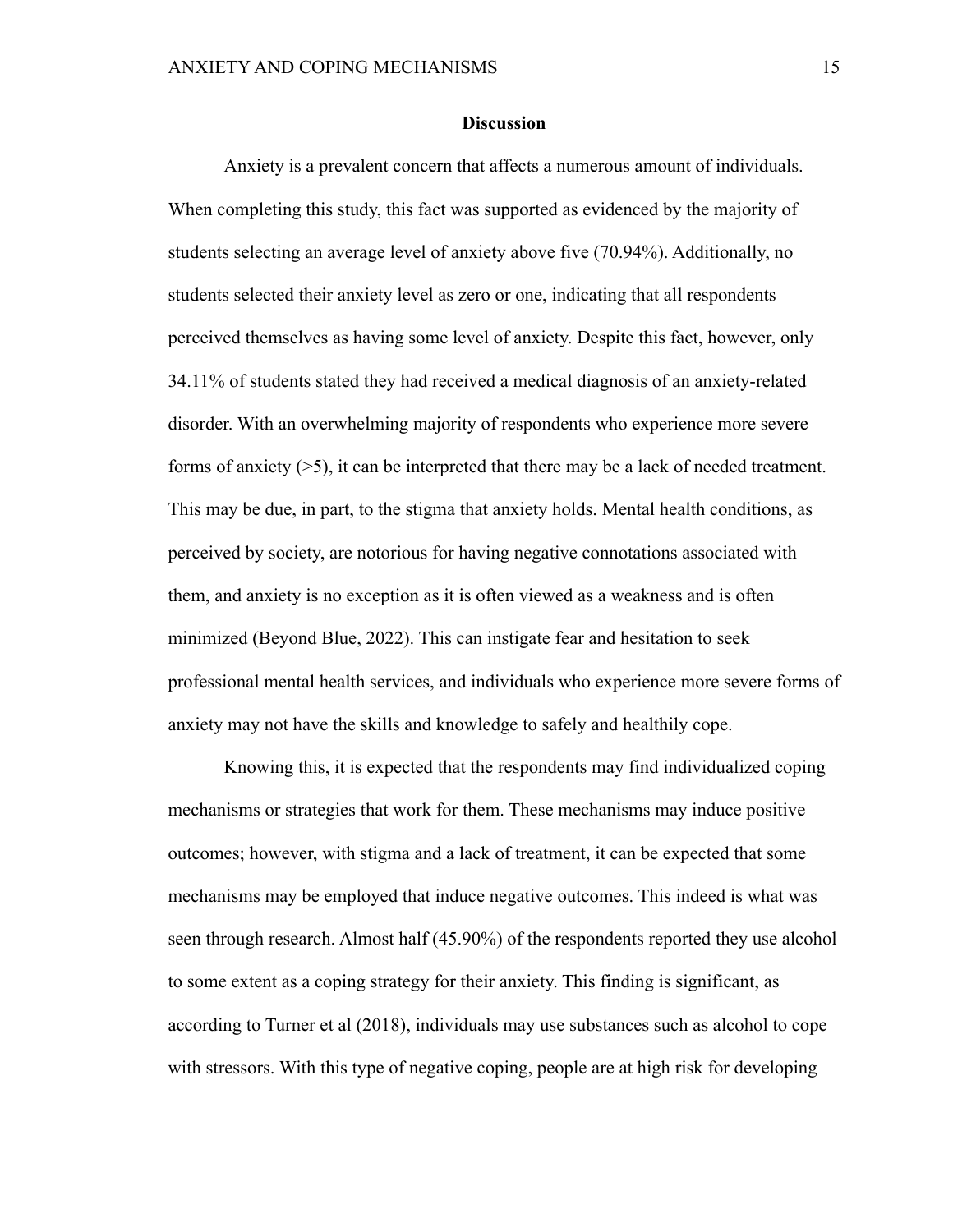substance use disorders. This is why proactive and prompt treatment is needed for the management of anxiety and anxiety-related conditions.

Conversely, it was revealed that the other half (54.10%) of the sample employed the positive coping strategy of exercise/physical activity. This result is significant, as according to Pontifex et al (2021), a study on exercise and its effects on anxiety indicated that physical activity can produce positive outcomes and a reduction in anxiety-related symptoms. This result shows promise for potential strategies to combat anxiety, as it seems to be a widely-used method for coping.

Further research revealed alternate ways the students cope with anxiety. As a whole, it seemed that there was a blend of positive and negative strategies. On one end of the spectrum, many students reiterated they utilize physical activity, and a number of individuals reported time outdoors and set boundaries from school helped them cope. On the other hand, some students reported drug use, vaping, crying, and self-harm as methods they use for coping. This finding is enlightening as it emphasizes the need for intervention. While there are a number of students who have found positive ways to cope, there are still many who are in dire need of help.

To effectively intervene, it is crucial to identify factors that contribute to the respondents' anxiety the most. Some of the main factors reported included school, relationships, workload, and professors. With this knowledge, a plan for intervention can effectively be created as focused interventions can be implemented for specific stressors.

Additionally, through a multi-select question, the students identified strategies they felt would alleviate their anxiety. The top two responses were deep breathing (n=78) and psychotherapy  $(n=65)$ . This finding highlights the fact that many students understand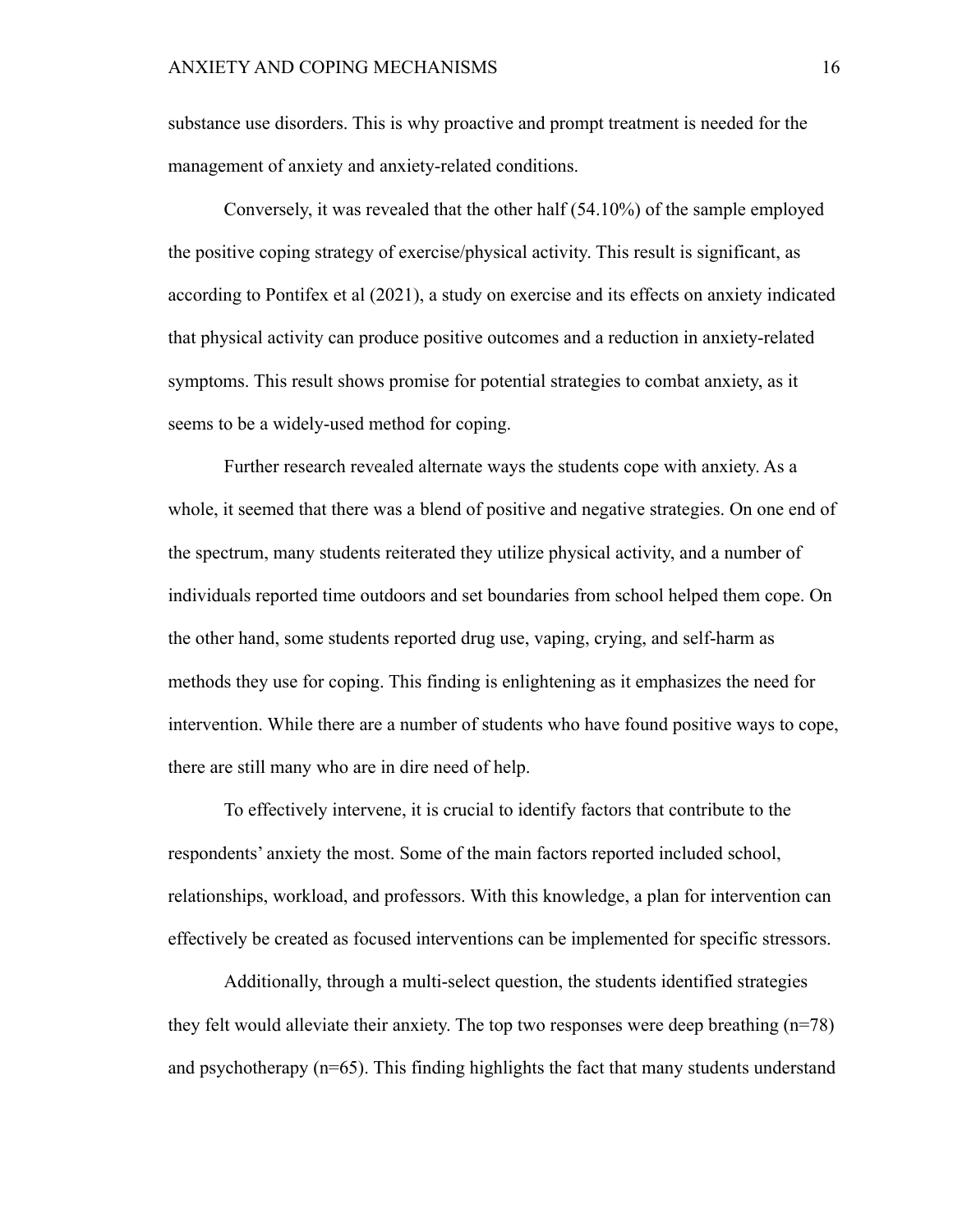positive coping and that certain strategies can be utilized to help their anxiety; however, whether it be due to lack of education, resources, or stigma, these strategies do not appear to be commonly used.

As described above, this research was voluntary response in nature. A limitation of this type of sample is that they can be somewhat biased, as some people will inherently be more likely to respond than others. This results in data that may be skewed in favor of those who feel strongly about the research topic. Additionally, another limitation of this study is that the results can only be generalized to the nursing student population. The sample was limited to nursing students; therefore, it can be reasonably concluded that the results found may differ from the general population. The stressors and factors that play a role in nursing students' anxiety differ largely from the stressors that others may experience.

#### **Conclusion**

From this research, there are several findings that came to light. First and foremost, it was found, through the review of literature and survey findings, that anxiety is a condition that has a profound impact on individuals. This can clearly be seen as 75.21% of respondents reported they perceived anxiety as having moderate to large effects on their health. Despite this and the finding described above regarding the majority of students having a more severe level of anxiety  $(25/10)$ , it seems that a large proportion of respondents have not sought professional help. Despite the students' responses that they believe interventions such as deep breathing and psychotherapy would be beneficial, there seems to be a lack of these types of coping mechanisms and treatments. This has resulted in respondents finding individualized coping mechanisms,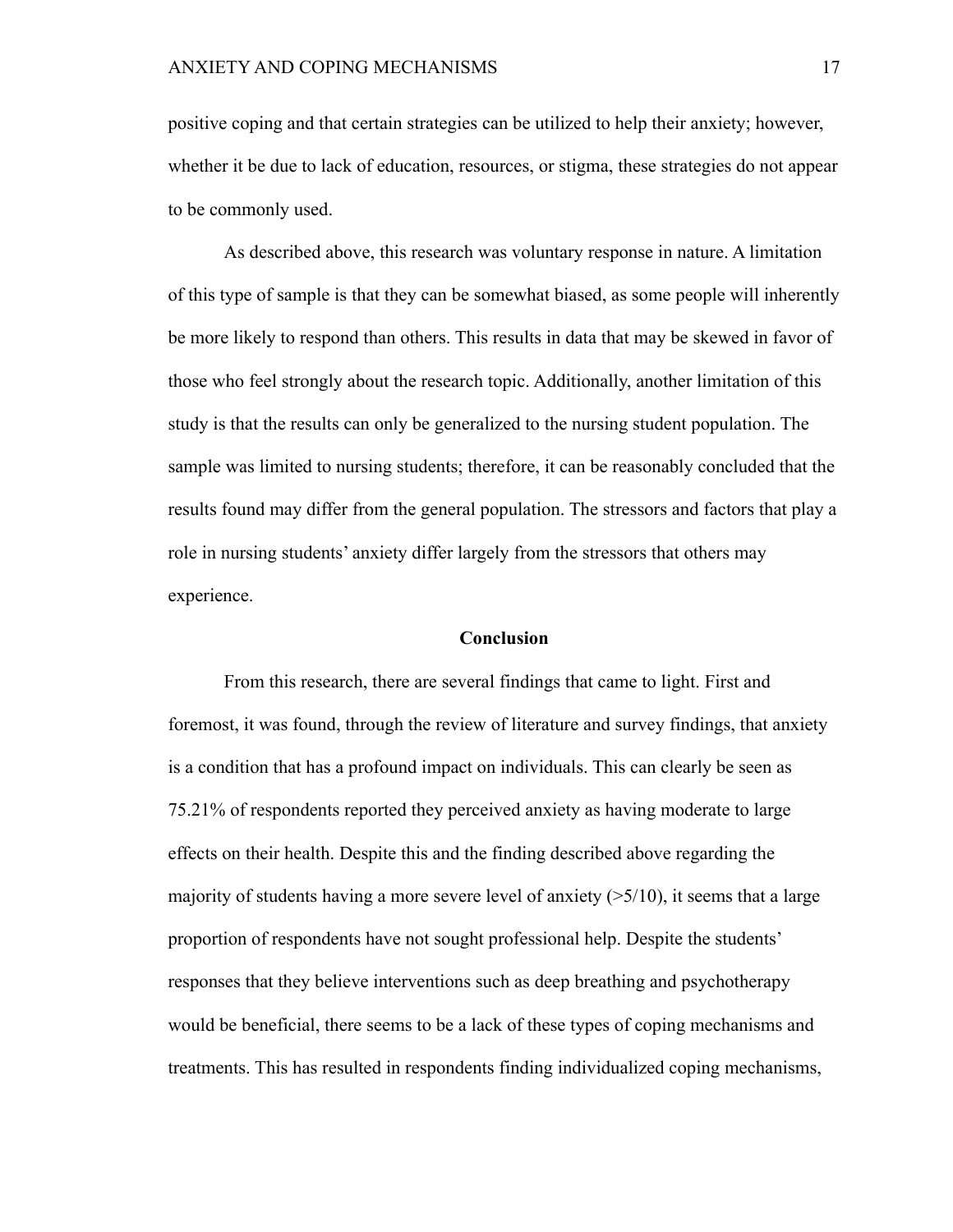and while many students have found and developed healthy strategies such as exercise/physical activity, there are many who have turned to unhealthy, negative coping strategies such as alcohol and substance use.

Taking the findings of this research into account, there are several clinical suggestions this researcher has developed. One recommendation is for there to be school-wide implementation of syllabus changes in which information regarding mental health services are incorporated into each class syllabus. As evidenced by the results of this research, students perceive that there may be benefits in psychotherapy/counseling services; however, there seems to be a lack of treatment sought. This may be attributed to stigma, lack of resources, or education. To combat these barriers, access to information regarding mental health services could be implemented in students' syllabi. Within each class, students must refer to their syllabi for information regularly, so this would allow for repeated exposure to information about mental health and the services that are available. Additionally, instructors could bolster this intervention by providing and promoting open, thorough discussion about the services and information provided in the syllabus.

An additional intervention that could be implemented includes the creation of forums in which open dialogue can be exchanged between students and professors/faculty with the School of Nursing. There are numerous student responses that highlight anxiety-inducing factors including professors and a lack of open communication with faculty, staff, and school as a whole. There is a need for a change in the process by which students can communicate and voice their concerns to professors and the School of Nursing. To combat this issue, one potential solution is to create an online forum in which students can anonymously voice their questions and concerns to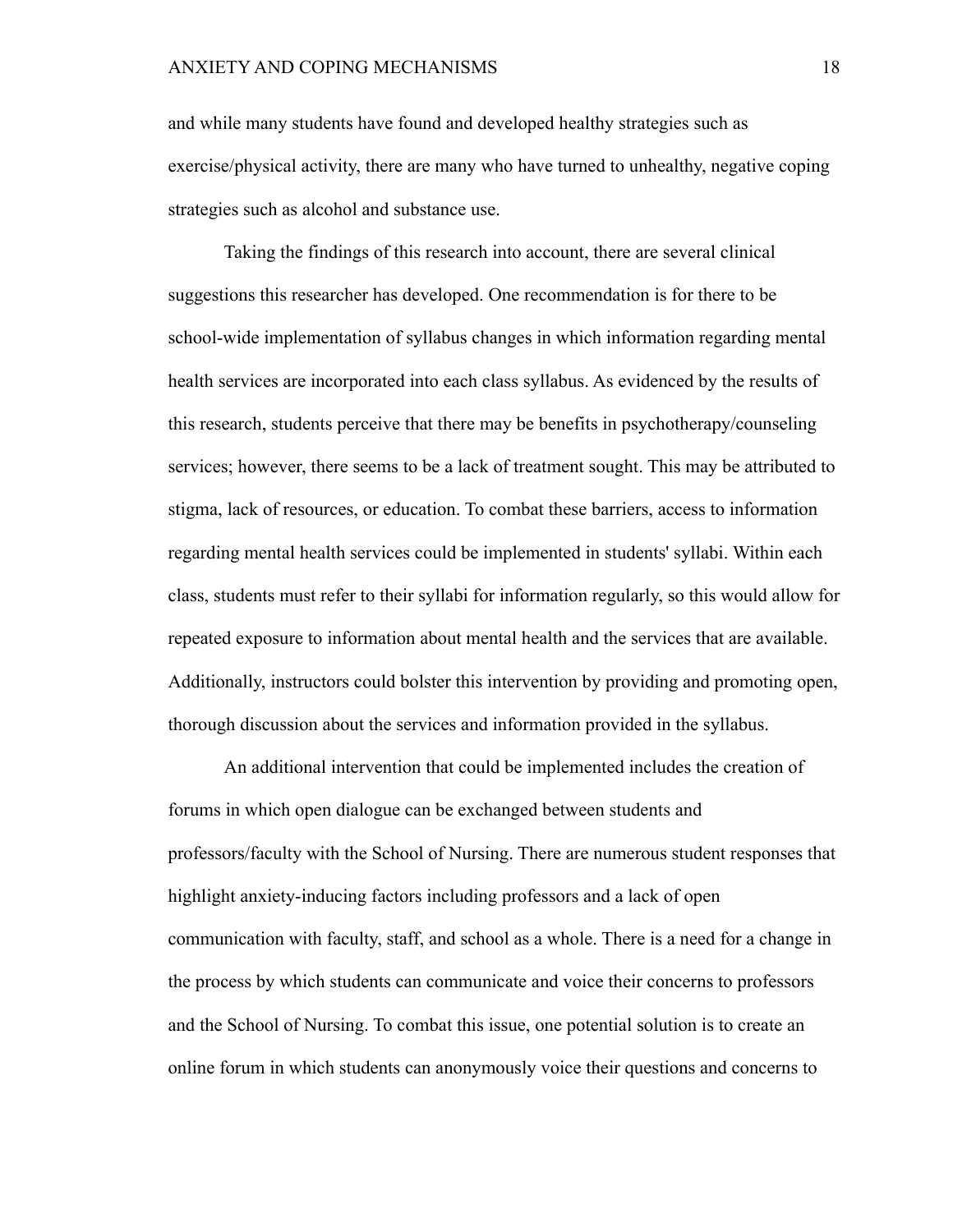# ANXIETY AND COPING MECHANISMS 19

faculty and staff within the School of Nursing. This may allow for more honest communication and a feeling of being heard. Through successful implementation, this may reduce a large portion of students' school-related stressors, thus decreasing anxiety levels. However, for successful implementation, there may need to be systemic change within the School of Nursing in which the issues brought up within the forum can be effectively addressed.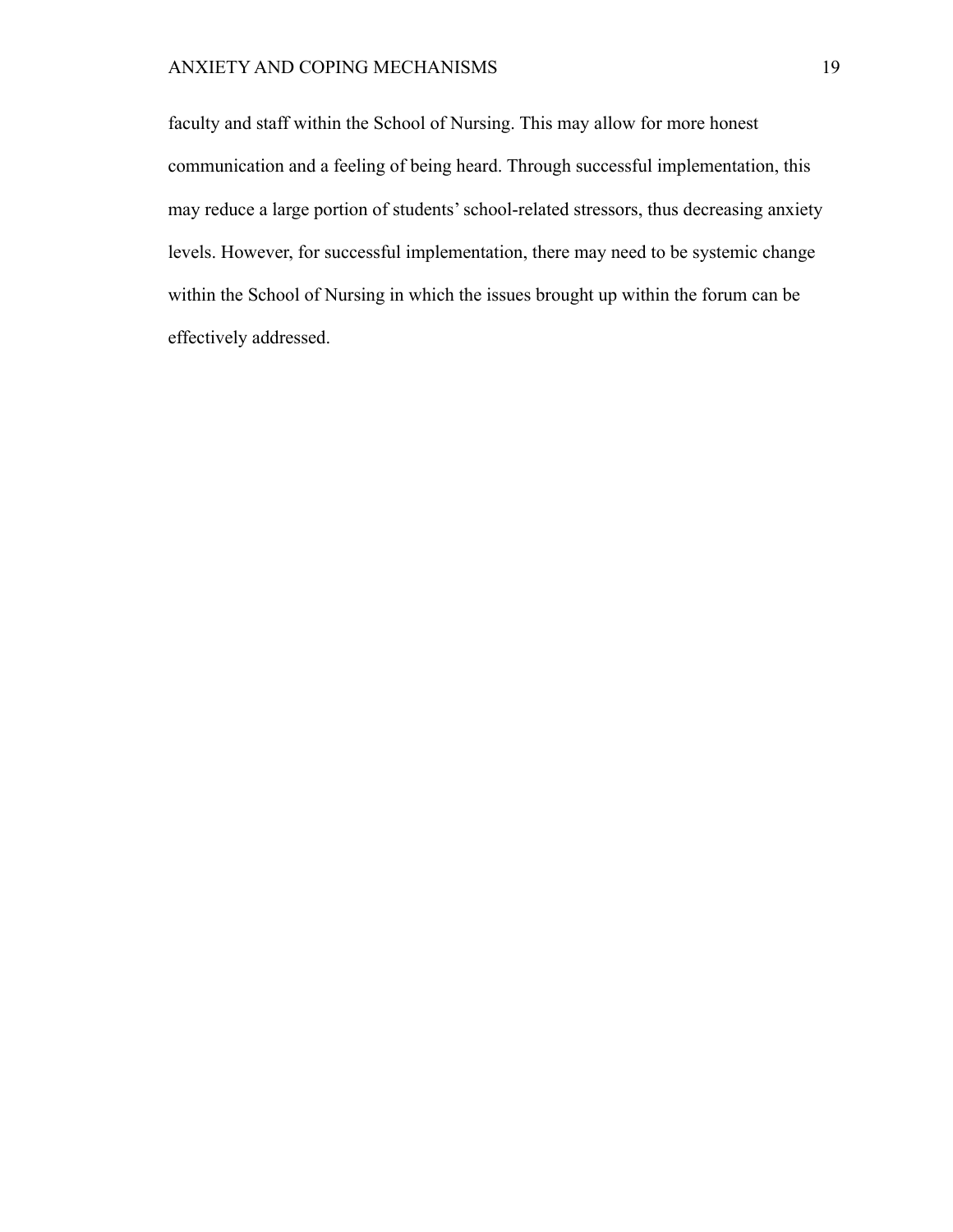## **References**

- Abubakar, A. R., Sani, I. H., Malami, S., Yaro, A. H., Jahan, I., Adnan, N., Kumar, S., Islam, S., Dutta, S., Charan, J., & Haque, M. (2021). Anxiety disorders: Recent global approach to neuro-pathogenesis, drug treatment, cognitive behavioral therapy, and their implications. *Bangladesh Journal of Medical Science*, *20*(3), 487-503. <https://doi.org/10.3329/bjms.v20i3.52790>
- Algorani, E. B., & Gupta, V. (2021, May 3). Coping mechanisms StatPearls NCBI bookshelf. National Center for Biotechnology Information.

https://www.ncbi.nlm.nih.gov/books/NBK559031/

Beyond Blue. (2022). *Beyond blue*. Anxiety, depression and suicide prevention support - Beyond Blue.

<https://www.beyondblue.org.au/the-facts/anxiety/stigma-relating-to-anxiety>

Chand, S. P., & Marwaha, R. (2022, February 7). *Anxiety - StatPearls - NCBI bookshelf*. National Center for Biotechnology Information.

<https://www.ncbi.nlm.nih.gov/books/NBK470361/>

Grove, S. K., & Gray, J. R. (2019). *Understanding nursing research: Building an evidence-based practice*. Saunders.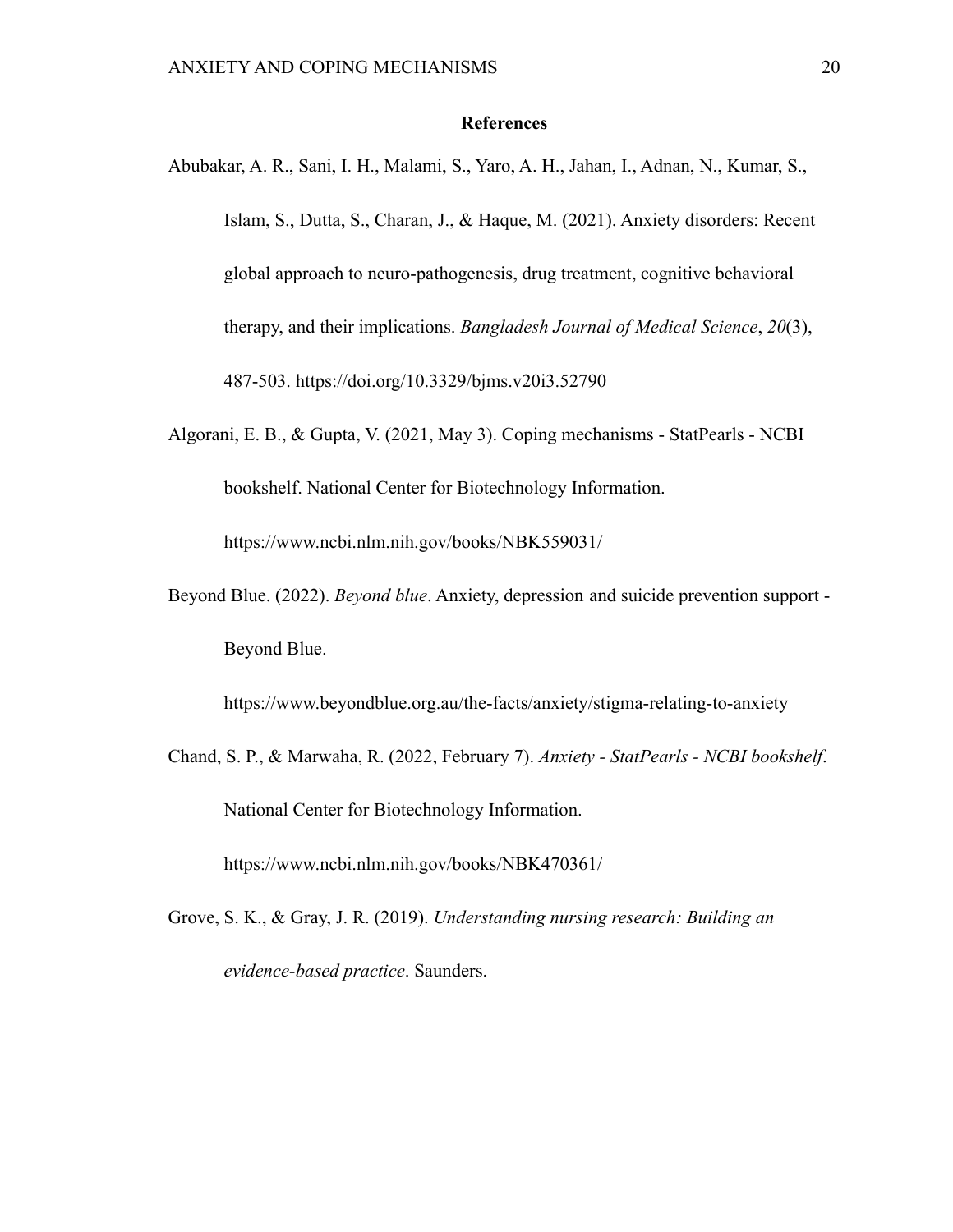- Heffer, T., & Willoughby, T. (2017). A count of coping strategies: A longitudinal study investigating an alternative method to understanding coping and adjustment. *PLOS ONE*, *12*(10), e0186057. <https://doi.org/10.1371/journal.pone.0186057>
- Munir, S., & Takov, V. (2022, January 8). *Generalized anxiety disorder StatPearls -*

*NCBI bookshelf*. National Center for Biotechnology Information.

<https://www.ncbi.nlm.nih.gov/books/NBK441870/>

National Institute of Mental Health. (2017). *Any anxiety disorder*. NIMH.

<https://www.nimh.nih.gov/health/statistics/any-anxiety-disorder>

- Pontifex, M. B., Parks, A. C., Delli Paoli, A. G., Schroder, H. S., & Moser, J. S. (2021). The effect of acute exercise for reducing cognitive alterations associated with individuals high in anxiety. *International Journal of Psychophysiology*, *167*, 47-56. <https://doi.org/10.1016/j.ijpsycho.2021.06.008>
- Savage, K., Firth, J., & Sarris, J. (2017, November 23). *GABA*‐*modulating phytomedicines for anxiety: A systematic review of preclinical and clinical evidence*. Wiley Online Library.

<https://onlinelibrary.wiley.com/doi/abs/10.1002/ptr.5940>

Turner, S., Mota, N., Bolton, J., & Sareen, J. (2018). Self-medication with alcohol or drugs for mood and anxiety disorders: A narrative review of the epidemiological